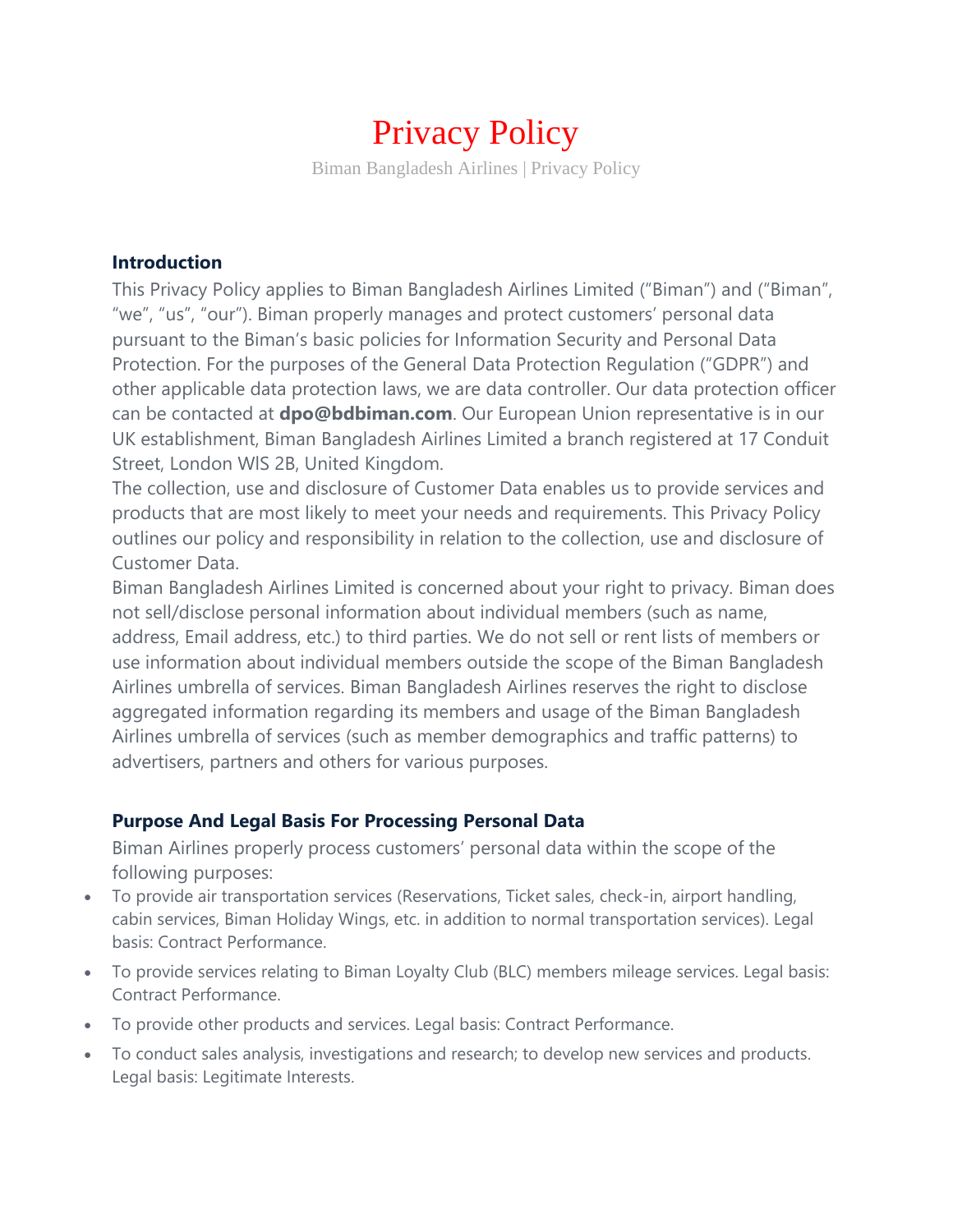To conduct operations relating to 1-4 above; to respond to inquiries, etc. Legal basis: Contract Performance, Legal obligations, Legitimate Interests.

#### **Personal Data Categories**

Biman Bangladesh Airlines process customers' personal data necessary for the purposes stated in "Purpose and Legal Basis for Processing Personal Data". Such personal data includes:

# *Basic Data*

Name, address, contact details (Telephone/Mobile numbers, e-mail address), gender, date of birth, country /region of residence, passport number, date of expiry, credit card number, etc.

# *Data For Making Reservations And Itineraries*

Reservation /boarding information (flight name, etc.), itinerary information, copy of eticket, EMD, accompanying passengers, incidental services (upgrades, additional baggage, etc.), mailing address of items sent to customers, e.g. ticket, itinerary, etc.

## *BLC Membership Data*

Membership number, member's service qualifications, membership region, accumulated mileage, data related mileage awards, etc.

## *Communications Data*

Records of communications with the Biman Airlines (records of responses to questions submitted via e-mail or web inquiry forms, etc. Where necessary, records of questions/remarks or complaints, etc. received at airport counters or when boarding, may be kept)

## *Data Collected From Websites*

Website access logs (IP address, etc.). Where a customer reserves the Biman Bangladesh Airlines' air transportation services via a third party such as travel agents or other airline companies, some of the above-stated personal data may be collected from such third party. These third parties may also have their own privacy policies that apply when they collect information from or about you.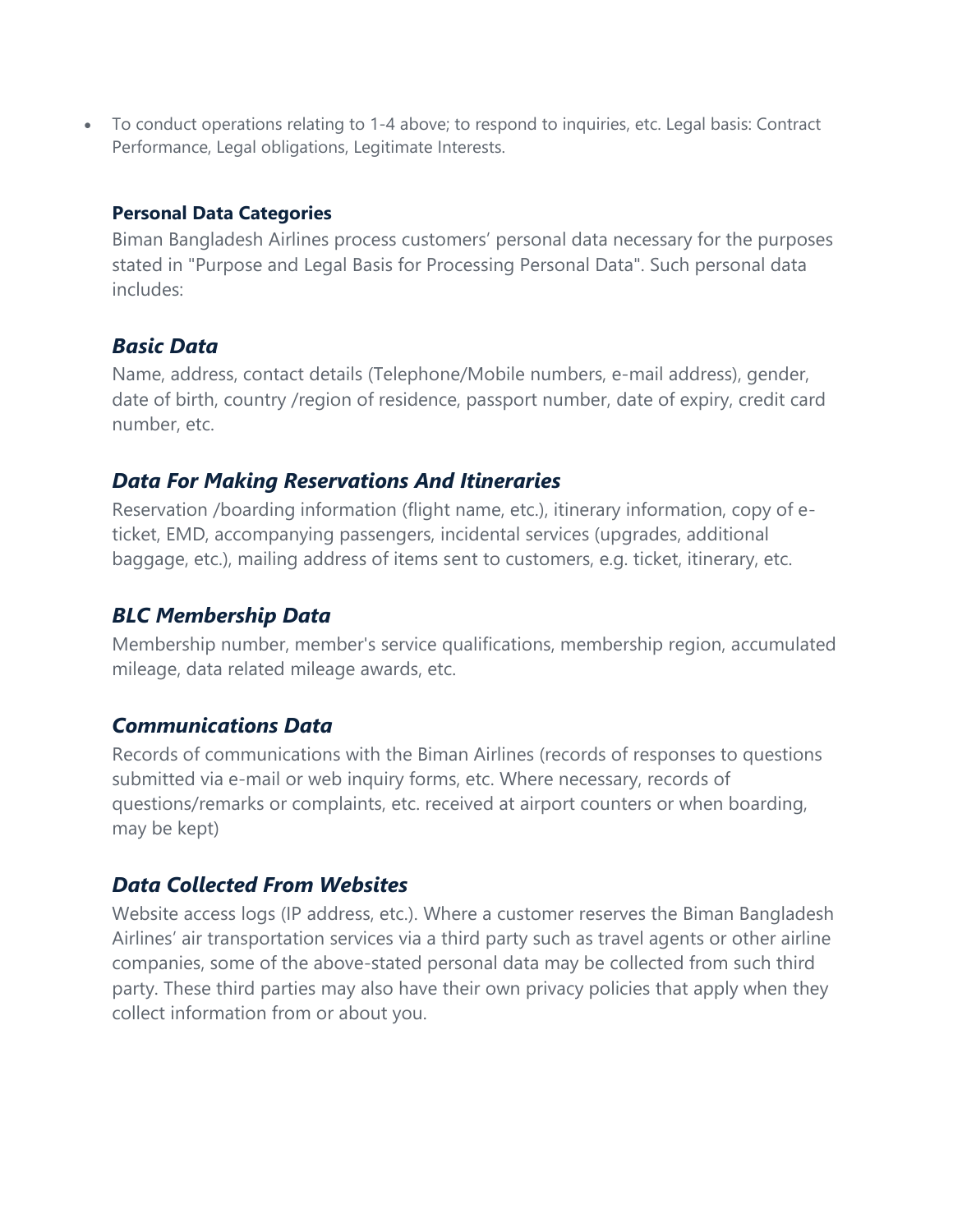# *Collection And Use Of Children Personal Data*

Due to the nature of our Services, we may collect travel information, which may include personal information, about children when it is required to comply with the law or security regulations, or as otherwise required to provide transportation needs and services. We may retain personal information when required to provide transportation and related services to a child. Biman does not knowingly collect personal information directly from children –persons under the age of 12, or another age if required by applicable law –other than when required to comply with the law or for safety and security reasons. If you are a parent or guardian of a child who has provided personal information without your knowledge and consent, you may request we remove this child's information by emailing **privacy@bdbiman.com**.

# *Collection And Use Of Sensitive Personal Data*

Biman may collect and use sensitive personal data on customers when providing air transportation services. The collection and use of such sensitive personal data is limited to cases in which customers request Priority Guest Support when using air transportation services, and such data is not used for any other purpose.

# *Examples Of Processing Sensitive Personal Data:*

- Where requesting escort from check-in counter to departure gates for passengers that use a wheelchair.
- Where requesting rental medical oxygen bottles or permission to carry-on a medical oxygen bottle.
- When requesting permission to carry-on syringes or other medical equipment for a chronic disease.
- When a pregnant passenger requests to board a flight within 26 weeks expected delivery date.
- Where a customer requests a special in-flight meal, etc., data may be processed that is not sensitive personal data but may indicate a customer's religious beliefs or state of health.

Customers have the right to withdraw consent for the processing of sensitive personal data. Customers wishing to withdraw consent should contact where he or she applied for the service. It may not be possible to provide all or some services if consent is withdrawn.

#### **IP Address**

We use your IP address to help diagnose problems with our server and to administer our Web site under the Terms and Conditions of the Service Agreement. Your IP address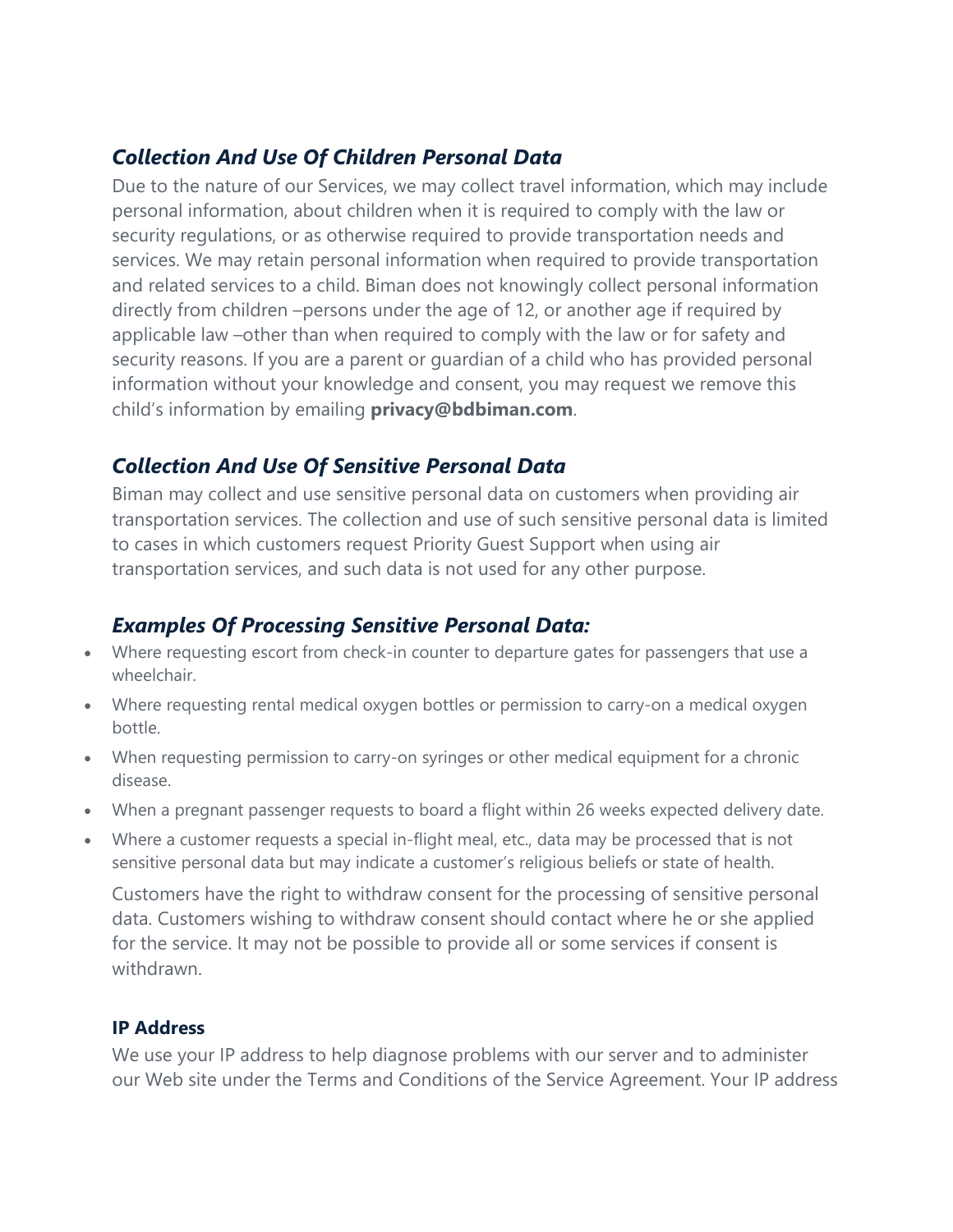is used to help identify you and your shopping cart, and to gather broad demographic information.

#### **Registration**

**www.biman-airlines.com** membership registration requires users to give us contact information (like name, mailing address, and email address). Biman Bangladesh Airlines also uses this information for account maintenance and will advise registrants of new services and special promotional offers. Users may opt-out of receiving future mailings. Any personal information (name, Email address, phone number) you provide will only be used to help us get back to you on your issue. We'll discard it unless you ask us to inform you of future enhancements to our Web site or services.

#### **Financial Information**

Credit card information may be collected each time an order is placed for Biman Bangladesh Airlines travel. The information collected will include, but not be limited to name, billing address, credit card number, and expiration date. This information will be retained on the site in the secure environment covered under "Secure", and processed by a third party.

Your information is only accessible to you through use of your PNR number and secret password. We do not store your credit card information, except only your name, address, travel history, telephone number and email.

#### **Management Of Personal Data**

Biman Bangladesh Airlines retain customers' personal data for the period necessary to achieve the purposes stated in "Purpose and Legal Basis for Processing Personal Data". Records concerning boarding by customers, such as reservations records and ticket information, are normally retained after boarding for a period of maximum five years.

Where a BLC member, data is retained as membership data for a period of maximum 10 years after withdrawing membership, in addition to the period as a member. Furthermore, records concerning contracts and invoices are retained for the period necessary to meet legal obligations. If it is necessary for the establishment, exercise or defense of legal claims, Biman may keep personal data for a longer period.

Data collected during communication with customers (customer service records, records of e-mails received, etc.) is retained for the period necessary to provide even better services to customers.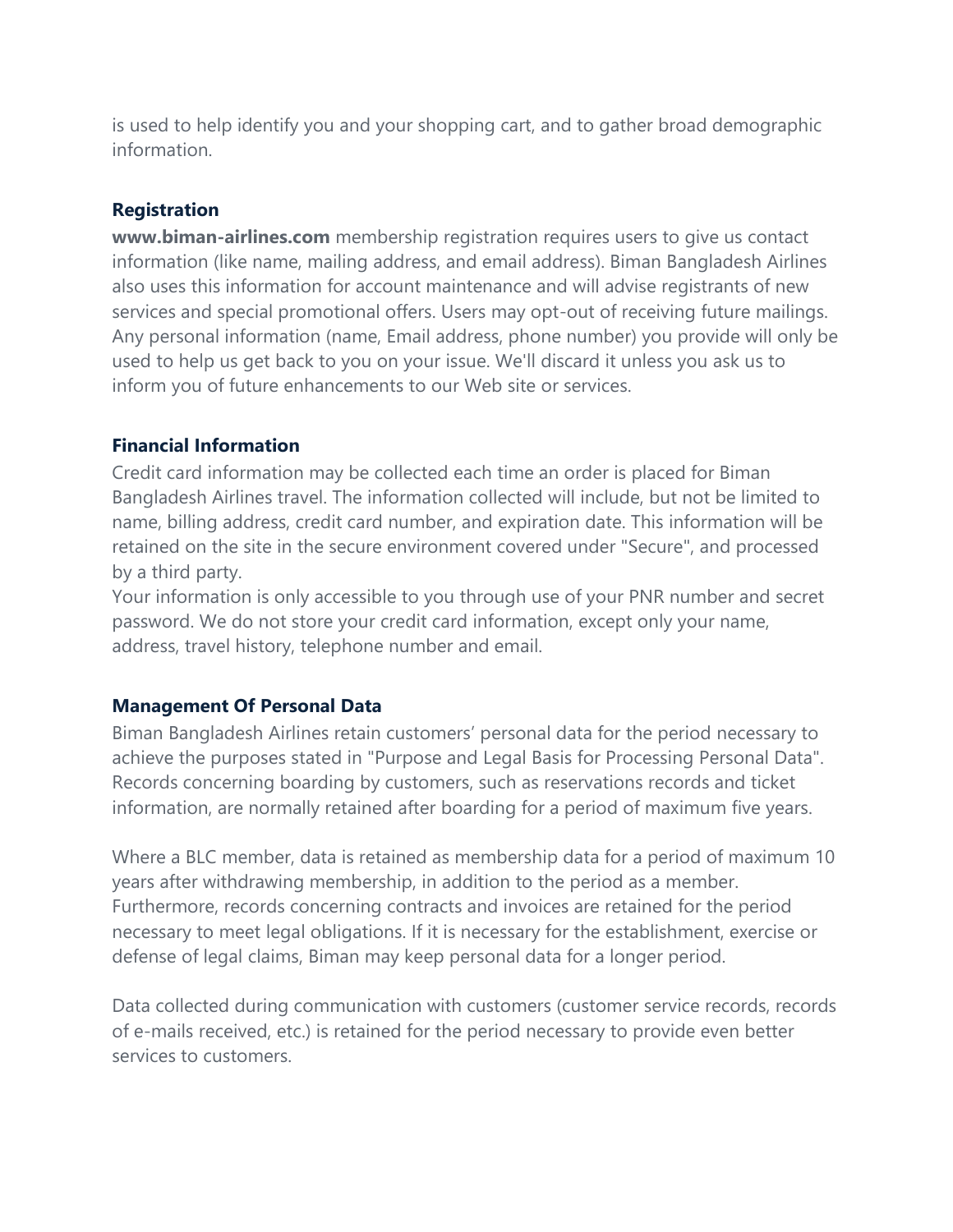Access logs, etc. recorded when the Biman website is accessed are retained for the period necessary for analysis by Biman.

#### **Your Right**

You do not have to provide your personal information to us, but if you do not provide certain essential information we will not be able to provide products and services to you. For example, where your refusal to provide mandatory travel information, we will not be able to transport you.

When a data subject or his or her representative makes a request concerning personal data retained by Biman, the Company shall respond as follows in accordance with GDPR:

### *Rectification*

Where requested to rectify or make additions (hereinafter referred to as "Rectification, etc.") to retained personal data due to the retained personal data that identifies the data subject being incorrect, unless special procedures are prescribed in the provisions of laws and regulations regarding the Rectification, etc. of such details, the Company shall conduct necessary investigations without delay within the scope necessary to achieve purpose of processing. The Company shall notify of details without delay when all or a part of the retained personal data is Rectified, etc. as a result. The data subject shall be notified of such effect, outlining the grounds, if a decision is made not to carry out Rectification, etc.

#### *Erasure*

Where requested to erase retained personal data that identifies the data subject, the Company shall conduct necessary checks without delay such as where personal data is necessary in light of the purpose of processing. The Company shall notify of details without delay when all or a part of the retained personal data is erased as a result. The data subject shall be notified of such effect, outlining the grounds, if a decision is made not to carry out erasure.

## *Suspension Of Use, Etc.*

Where requested to suspend use, erase, or suspend provision to a third party (hereinafter referred to as "Suspension of Use, etc.") of retained personal data, and when there is discovered to be grounds for such a request, the Company shall Suspend Use, etc. of such retained personal data without delay, to the extent necessary; provided, however, that where Suspension of Use, etc. of such retained personal data requires a considerable expense, or where Suspension of Use, etc. is otherwise difficult, the Company may substitute Suspension of Use, etc. with alternative measures necessary to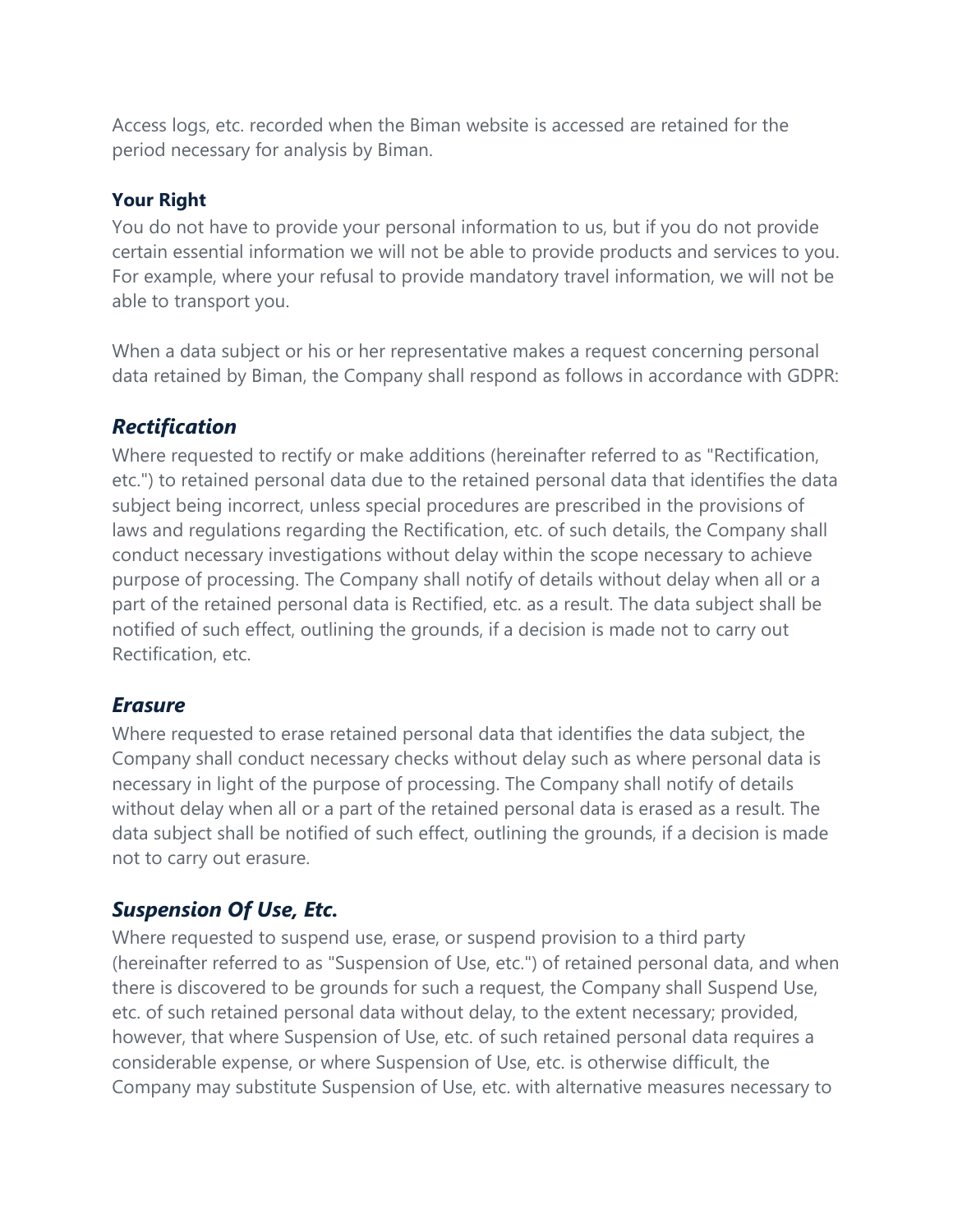protect the rights and interest of the data subject. The Company shall notify the data subject of such effect without delay when it has Suspended Use, etc. of all or a part of the retained personal data. The data subject shall be notified of such effect, outlining the grounds, if a decision is made not to carry out Suspension of Use, etc.

# *Right To Lodge A Complaint With Your Local Supervisory Authority*

You have a right to lodge a complaint with your local supervisory authority (i.e. your place of habitual residence, place of work of place of alleged infringement) if you have concerns about how we are processing your personal information.

We ask that you please attempt to resolve any issues with us first, although you have a right to contact your supervisory authority at any time.

# *Data Portability*

Where legal requirements are fulfilled, the Company shall provide personal data provided by data subjects that has been structured, generally used, and is in a machine readable format. Furthermore, where technically possible, personal data provided by data subjects shall be transmitted to other data controllers. The data subject shall be notified of such effect, outlining the grounds, if a decision is made not to provide or transmit personal data.

## **Disclosing Information**

Biman does not sell, trade, or rent your personal information to others.

- Customers' data may be disclosed or provided to partner airlines or companies entrusted with ground handling and check-in operations to provide air transportation services such as when using code share flights or connecting flights, and to achieve purposes such as mileage accumulation.
- Where customers have made reservations via a travel agent, customer data is disclosed and provided to such travel agent in relation to the reservation.
- Customers' data is transmitted to a server operated by SITA, a company in Switzerland that manages the passenger service system used by Biman Airlines.
- Where required by law, customer data relating to reservations and itineraries (including passport, visa, and API data) may be submitted to the customs authorities or immigration bureaus in the customers' countries to be flown from, into or over, or in countries of transit and transfer.
- Customers' personal data may be disclosed or provided to authorities or recipients prescribed in laws and regulations where necessary to comply with EU law or the laws and regulations of members of the EU/EEA.